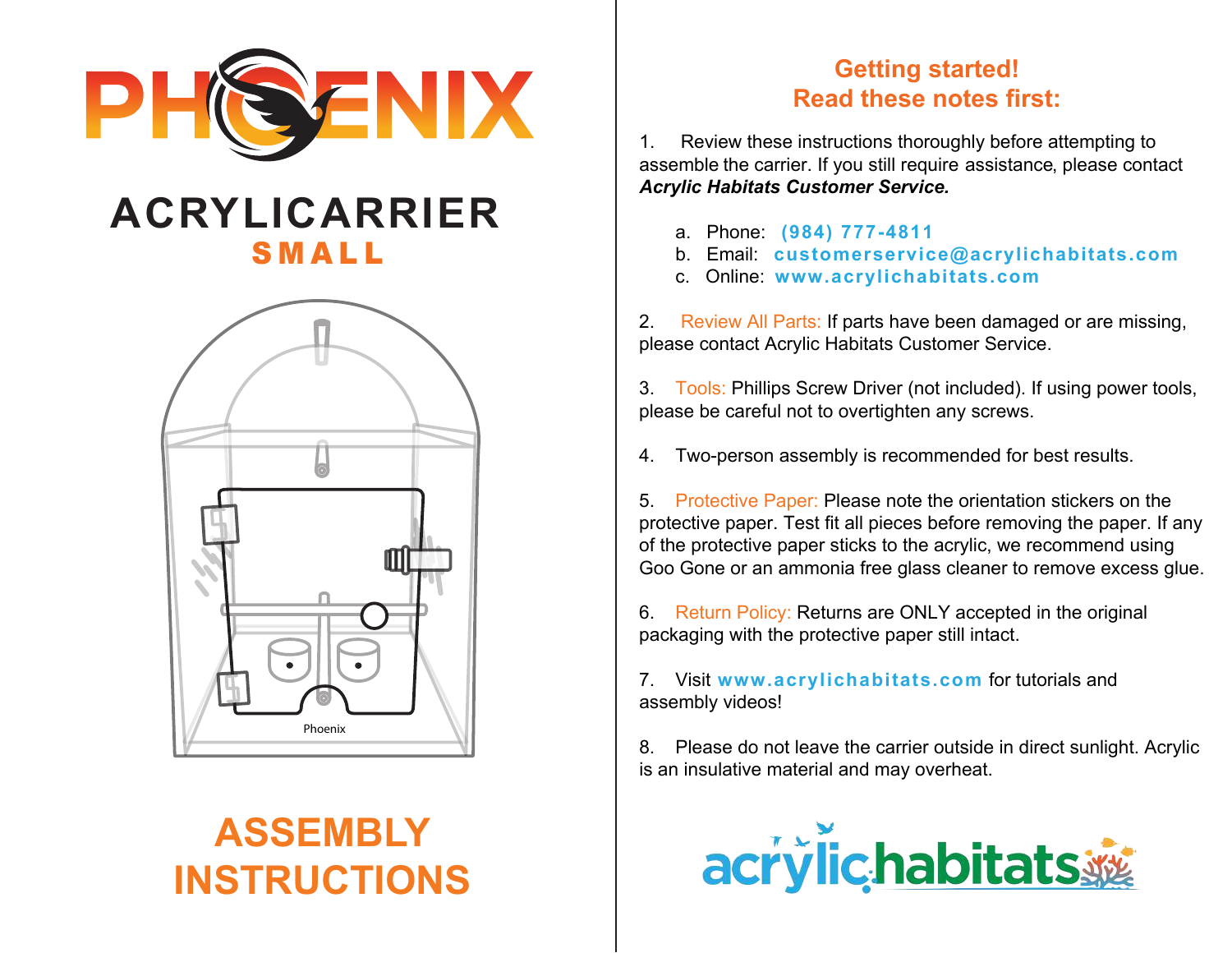**Parts List**

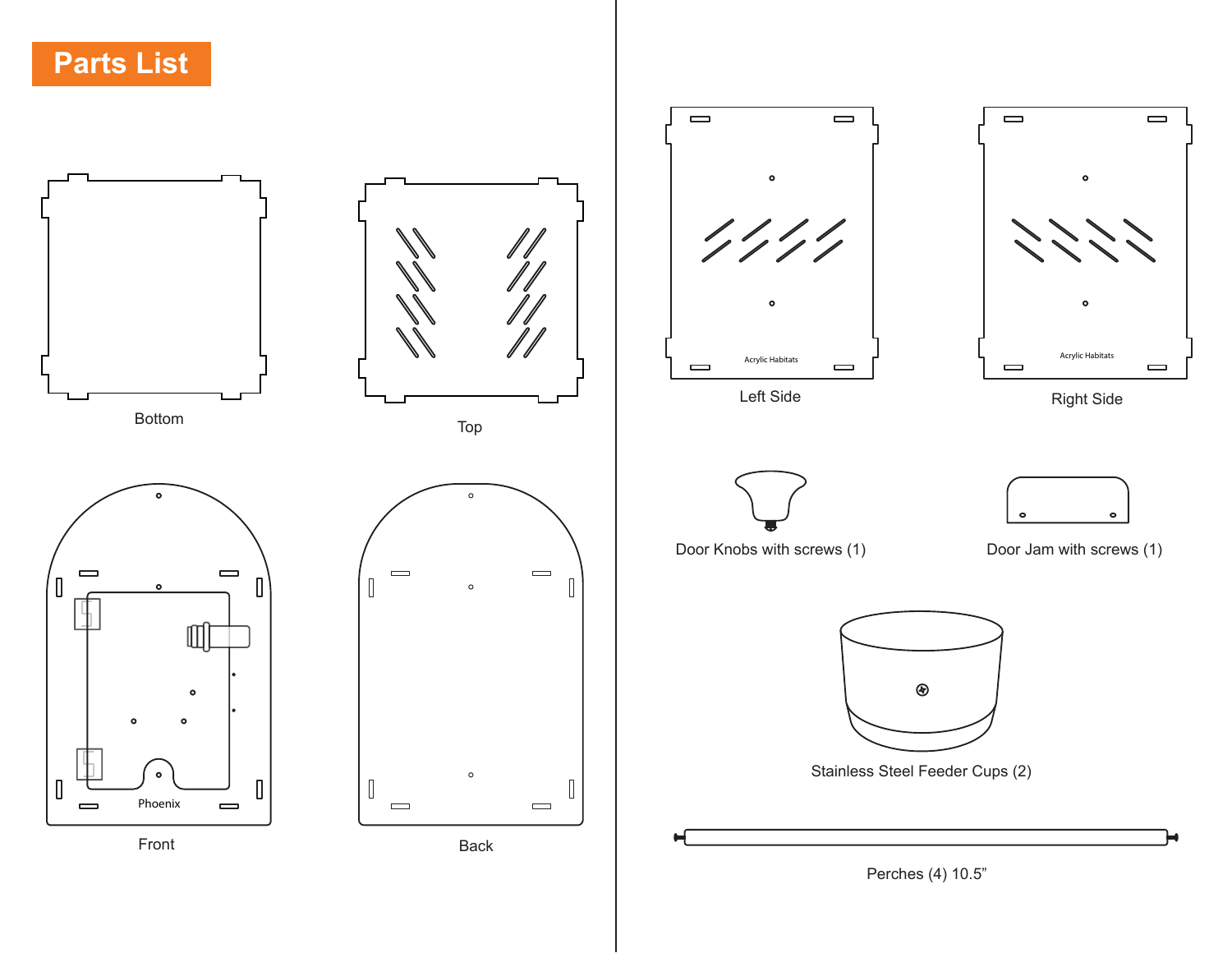#### *To assemble the back piece:*

Lay the back of the carrier flat on a hard surface. Position the back piece so the bottom is closest to you. Remove the screws from three 10" perches and mount the three perches to the back piece. Tighten the screws.



## **Step 2**

#### *To assembly the top, bottom, and side pieces:*

Attach the top and bottom pieces by gently pressing the pegs into the plugs on the back piece.

Attach the right piece onto the back by gently pressing the pegs into the plugs (please note the orientation of the logo). Remove the screws from the last 10" perch and mount the perch onto the right-side piece. Attach the left-side piece and screw the perch into the left-side piece. Make sure that all the pegs are secured into their plugs.